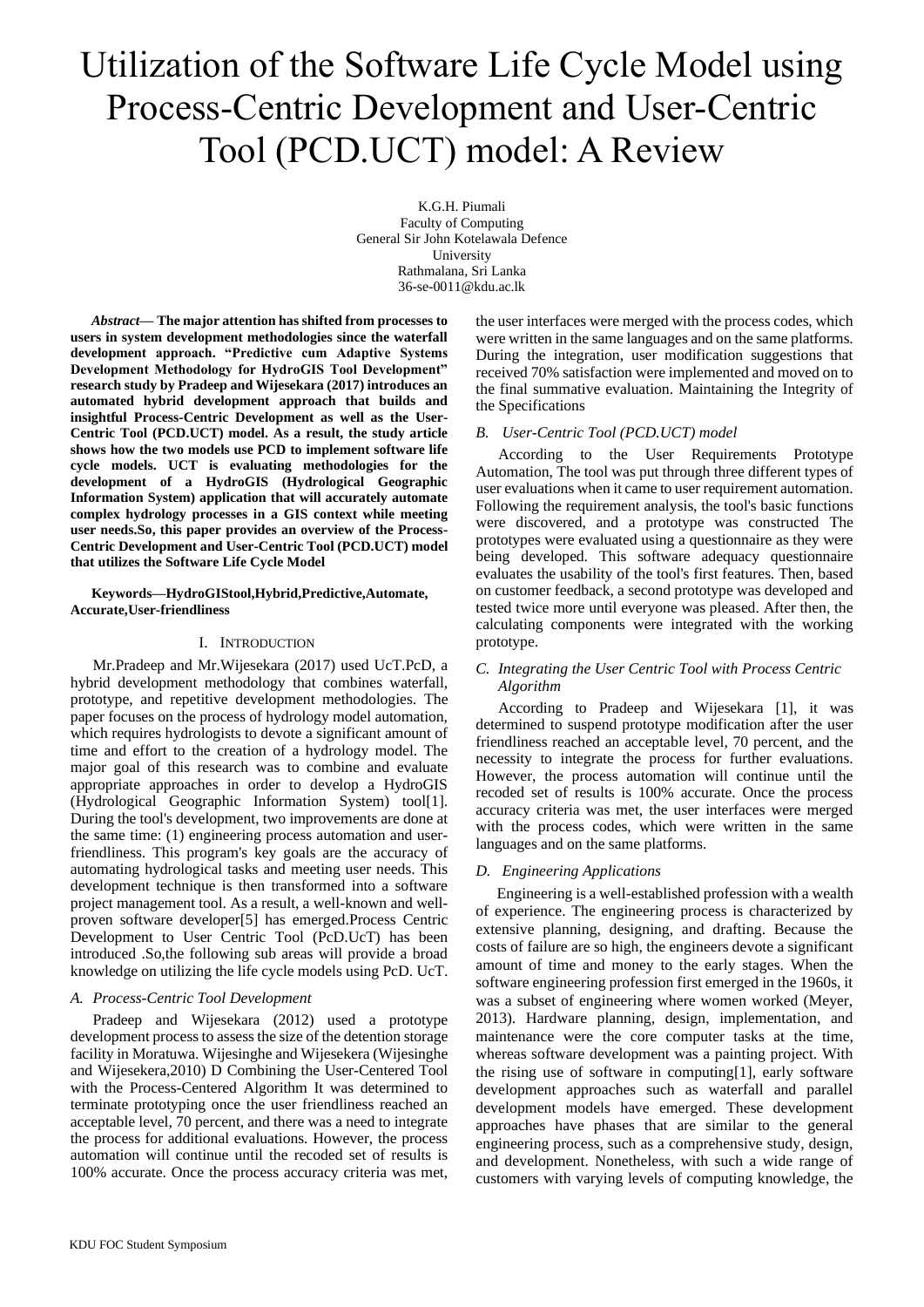software's user interface needed to be more user-friendly. Due to the ambiguity of the requirements, developing software utilizing predictive approaches becomes a timeconsuming task. Adaptive development approaches such as extreme programming and agile development versions gained popularity as a result. The automation of engineering applications was likewise vulnerable to the same fluctuations in user requirements[2]. The dilemma worsens as nontechnical decision-makers are more likely to use engineering applications when making decisions. With the advancement of the profession, engineering calculations have become more sophisticated, necessitating more time and resources in the analysis, design, and development phases[3]. As a result, engineering applications necessitated the use of both predictive and adaptive development approaches at the same time, which is not feasible.

## II. LITERATURE REVIEW

This section deals with existing researches that relate to the aforementioned Area and associated techniques in different areas related.

## *A. Tool Requirements for HydroGIS*

According to Pradeep and Wijesekara's (2012) study, there is a need to develop a HydroGIS tool to manage urban flash floods. As a result, because urban flash flooding is a result of changes to urban land use, the tool must determine the impact of the changes on stormwater generation. Users should also be able to utilize the application to come up with dynamic engineering solutions to control excess stormwater. To complete the project, they identified three process modules: (1) incorporation of land parcel adjustments (2) calculated storm generation pre and post scenarios (3) incorporation of detention pit. This tool encourages the creation of a user-centric map-based interface with onscreen data input and dynamic attribute/land parcel updates. Furthermore, because the manipulations are carried out on much smaller urban land areas, the precision of the results is compromised. The fact that the tool's potential users are nonhydrological land managers is critical.

### *B. Methodologies for System Development*

There are numerous system development approaches to choose from.As in table 1.0, all of these techniques are based on the planning, analysis, design, and implementation phases of the system development cycle. In addition, the waterfall technique might be regarded the first widely utilized development methodology in the 1970s. In the 1980s, a prototype was developed as an alternative to meet unmet development requirements. Finally, in the 2000s, Agile techniques were introduced as "user requirements" emerged (Avison and Fitzgerald, 2006). As a result, the approaches indicated in Table 1.0 can be classified as waterfall and prototype development versions. When looking at development techniques, it's clear that the focus has shifted from process automation to user engineering over time. Nonetheless, the waterfall technique can be regarded the cornerstone for all methodologies. Even today, prominent approaches such as scrum display characteristics of waterfall and prototype processes. However, there should be a limit to how much attention is paid to the user's needs. It has been determined that excessive software development with gold

plating,bells and whistles, or mission/feature/scope/requirement creep may be a concern. The consequences may therefore have a detrimental impact on the schedule, quality, and cost of the system development project (Shmueli and Ronen, 2017). As a result, a balance between process automation and meeting user requirements should be maintained[3]. As a result, developers must make selections about which approach to use in their development process. It's critical to consider the fulfillment of promises (anticipated positive effects) and practices (methodology's vital steps) of the chosen methodology to the developers' requirements. A variety of evaluation mechanisms are available, including cost-benefit analysis, scoring evaluation, feasibility research, value analysis, and multi-objective multi-criterion approaches, among others (Mohagheghi, 2008). However, the current study evaluates techniques using a more straightforward approach, examining the simplicity of automating the process as well as user requirements.

#### *C. User-Centered Design*

Because consumers perceive the user interface to be the system, the development of user interfaces for tools is criticalUser-Centred Design (UCD) is a method of creating a tool from the perspective of how it will be understood and used by a human user. It was first introduced in the 1980s. Users must change their attitudes and behaviors in order to learn the software. When it comes to UCD, though, the software is geared to help potential users[4] with their current attitudes and behaviors. It accomplishes this by putting users at the center of the design process from the planning and design of system requirements to the implementation and testing of the product. As a result, we have a tool that is effective, rewarding, and easy to use. Baek et al., 2008; Abras et al., 2004). The other two terms associated with the UCD are user experience design (UXD) and usability. UXD must do research to gain a better understanding of the users. User observations, interviews, and various approaches are used in the study to capture the users' emotions, motives, and underlying conceptions and beliefs. The information will then be utilized to create user interfaces that correspond with and support user behavior. The interactive user experience linked with a user interface is measured by usability. It is a test of user-friendliness, or the ability to understand and use something quickly.The usability measures are used to assess a user's ability to use a product without assistance. A variety of methodologies, including as heuristics, cognitive walkthroughs, formal usability inspections, Pluralistic walkthroughs, and others, are available for evaluation. The basic goal of usability testing is to identify and fix userfriendliness issues before releasing the final product. Nielsen and Molich, 1990; Nielsen, 2012, 1994) ("Introduction to User-Centered Design," 2017; Nielsen and Molich, 1990; Nielsen, 2012, 1994)

TABLE 1.0 SYSTEM DEVELOPMENT METHODOLOGIES

| No | <b>Methodology</b> | Focus On       | <b>Suitability for HydroGIS tool</b>                                                 |
|----|--------------------|----------------|--------------------------------------------------------------------------------------|
|    | Waterfall          | <b>Process</b> | Process automation is best,<br>but it's tough to include user<br>requirements later. |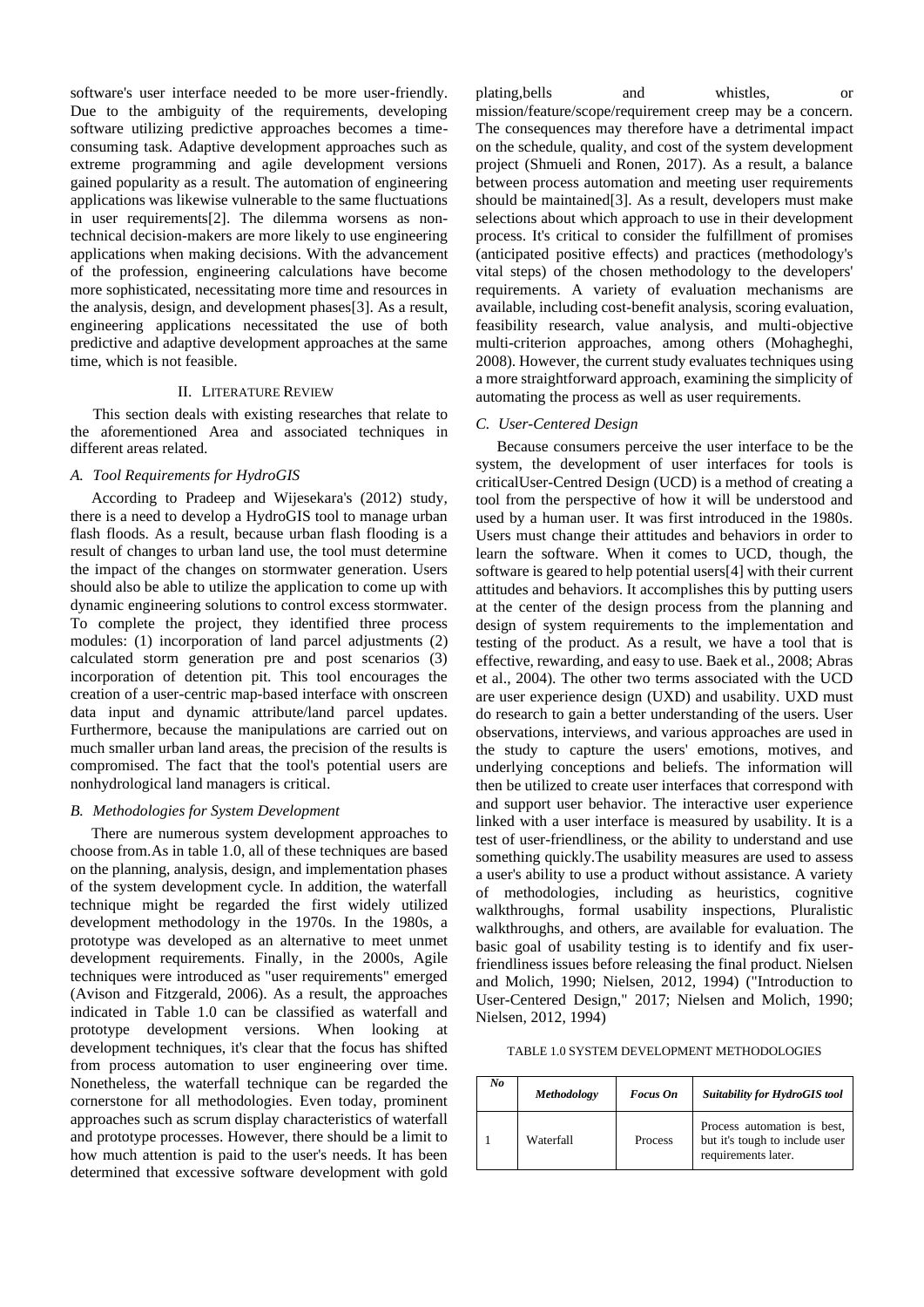| No | Methodology                         | <b>Focus</b> On | <b>Suitability for HydroGIS tool</b>                                                    |
|----|-------------------------------------|-----------------|-----------------------------------------------------------------------------------------|
| 2  | Iterative<br>and<br>incremental     | Process         | Shorter waterfall steps, but<br>more challenging to include<br>user needs.              |
| 3  | Spiral                              | Process         | Based on risk reduction                                                                 |
| 4  | Prototyping                         | User            | Best<br>for<br>user-friendly<br>development and workflow<br>effects                     |
| 5  | Rapid<br>application<br>development | User            | Based<br>on<br>meeting<br>the<br>requirements, a time boxing<br>strategy is used.       |
| 6  | V-Model                             | Process         | Based on the testing                                                                    |
| 7  | Cleanroom                           | User            | Iterations with box structure                                                           |
| 8  | Behaviour<br>driven<br>development  | User            | User behaviour centric                                                                  |
| 9  | Joint<br>Application<br>Development | Developer       | Developer-centric is not so<br>much a development process<br>as it is a tool.           |
| 10 | Scrum                               | User            | An<br>adaptable<br>strategy<br>focused on the meeting of<br>user requirements           |
| 11 | Crystal<br>Methods<br>Methodology   | User            | Develop depending on the<br>developer's abilities rather<br>than the user's needs.      |
| 12 | Rational<br><b>Unified Process</b>  | User            | Iterative evolution<br>of<br>a<br>complex system                                        |
| 13 | Feature-driven<br>development       | Process         | Less sophisticated processes<br>are found in the bigger<br>project development process. |
| 14 | Agile<br>Development                | User            | A adaptive approach based<br>the user requirement<br>on<br>satisfaction                 |

## III. METHODOLOGY

#### *A. Overall methodology*

A thorough literature review is conducted to identify existing system development techniques. The tool's requirements, such as user needs, data needs, process / computation needs, and technological needs, are then identified. It then divides those requirements into numerous categories. Once all of the separate features have been automated, integrate them and test them for integration, system, and acceptability until they pass.

## *B. Process development using the waterfall method*

Throughout the calculation process automation, it discovered the required hydrological models and calculation sequences. The method was then manually repeated, and all final and interim results were recorded on excel sheets. This method can be considered of as a phase in waterfall development that involves evaluating the manual system and finding bottlenecks in the existing system. To determine the

amount of the detention storage, the concept of inflow hydrograph attenuation is used.

# *C. Using a user-centric tool in conjunction with a processcentric algorithm*

 It was decided to stop modifying the prototype once the user friendliness had reached an acceptable level of 70%, as well as the need to incorporate the procedure for future assessments. The process automation, on the other hand, will continue until it is 100 percent accurate against the recoded set of outcomes. The user interfaces associated to the process codes, which were produced using the same languages on the same platforms, were created once the process correctness was satisfied.

# IV. DISCUSSION

The purpose of this research was to create process codes while creating the model. When a model had to be perfect, the endeavor ran into problems with time-consuming reengineering and re-coding. It realized that it would have to wait until the model development was finished before starting to code the processes and computations. The effort then moved on to user interface construction and usability testing without devoting any time to model calibration. The method is a creative application of existing techniques. The work did not include the creation of a user interface with process automation in software modules that may be changed at any time to a prototype. Even the model's creators agree that the modules are completed correctly.

# V. CONCLUSION

The hybrid development technique, UcT.PcD, is revealed to be a blend of waterfall, prototype, and repetitive development methodologies. This was a two-phased development approach that used waterfall development to automate the engineering process and prototype - repeated development methodologies to develop the user interfaces. Initially. Then, according to Pradeep and Wijesekara (2017), combining software development approaches can result in the intended output if the developers are aware of the desired outcomes. As a result, when compared to current studies, it is obvious that software life cycle models are used with Process-Centric Development and UserCentric Tool (PCD.UCT) model.

## ACKNOWLEDGMENT

This work was supported by Major. R M M Pradeep ,one of the senior lecturers of the Faculty of Computing at General Sir John Kotelawala Defence University.

#### **REFERENCES**

- [1] Pradeep, R.M.M., Wijesekara, N.T.S., 2015. Modification of User-Friendliness into a HydroGIS Tool, in 8th International Research Conference 2015. Sir John Kotelawala Defence University, Kandawala, Ratmalana
- [2] 2022. [Online]. Available: https://www.researchgate.net/publication/308802359\_The\_evaluation \_of\_the\_cognitive\_learning\_process\_of\_the\_Renewed\_Bloom\_Taxon omy\_using\_a\_web\_based\_expert\_system. [Accessed: 13- Jan- 2022].
- [3] H. McLoone, M. Jacobson, C. Hegg and P. Johnson, "User-centered design and evaluation of a next generation fixed-split ergonomic keyboard", 2022. .
- [4] [6]Iwmi.cgiar.org, 2022. [Online]. Available: http://www.iwmi.cgiar.org/Publications/IWMI\_Research\_Reports/PD F/pub013/REPORT13.PDF. [Accessed: 19- Jan- 2022].